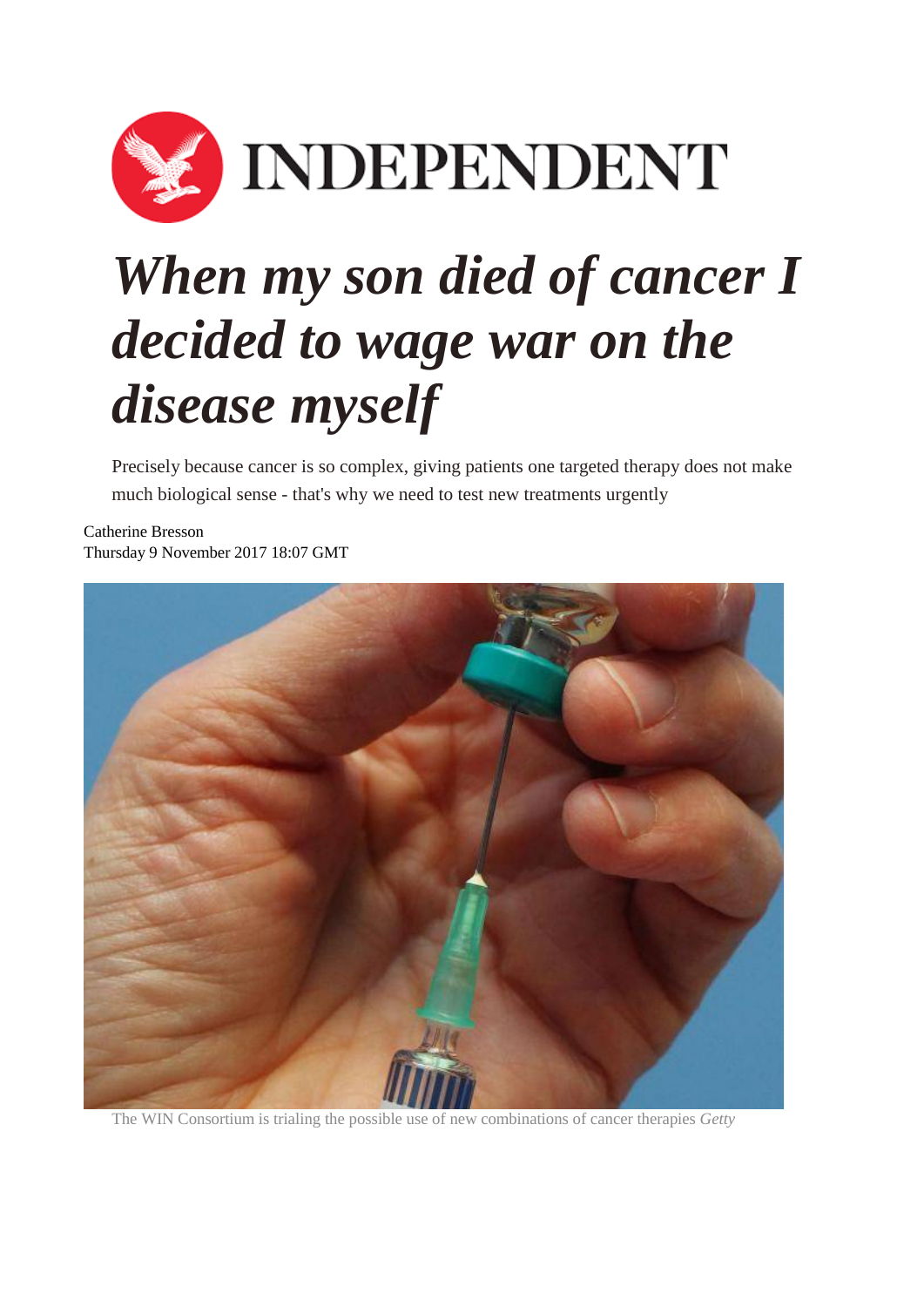This story begins when my son was diagnosed with cancer at the age of eight. Like most patients who are lucky to be in an international city, he received nine consecutive lines of treatment, one after another, prescribed in the exact order of "cancer textbooks": from nasty chemotherapy to sophisticated targeted drugs.

Were these drugs the right match for the tumour of my child? No, they were just thrown at him in a blind manner, hoping for the best.

The worst happened - my son Gaspard died.

I kept asking myself how cancer could remain a fatality in an era when the human genome – our genetic code – has been deciphered and can be manipulated to cure rare diseases; when AIDS is under control; when cars do not need drivers; and man is conquering space?

Here started my personal war against cancer. I had no strategy, no troops, no weapons to face the enemy, only my grief and determination to make things change.

Yet I knew change was needed. Treatment options have not really varied for years; research silos remain unbreakable; the costs of treatment are exorbitant; and advances in genomicbased treatment of cancer are unacceptably slow.

And so it came to pass that a year after my son's death, in October 2010, a small group of prominent oncologists established a global collaboration of cancer centres, drug makers, technology and insurance companies built on refusal of the status quo. The network was ambitiously named the Worldwide Innovative Networking (WIN) Consortium in personalised cancer medicine, and I soon joined as director of operations.

The good news when it comes to cancer is that some important breakthroughs have been achieved recently with the introduction of targeted and immune drugs. Indeed, evidence is building in clinical trials, research and case reports to suggest that patient outcomes are improved when a specific targeted medicine can be matched to an identified anomaly of the tumour's DNA (a "genomic aberration").

However, the bad news is that in the majority of cases, this does not work or it works only briefly. Not all advanced solid tumours harbour potentially "actionable" genomic anomalies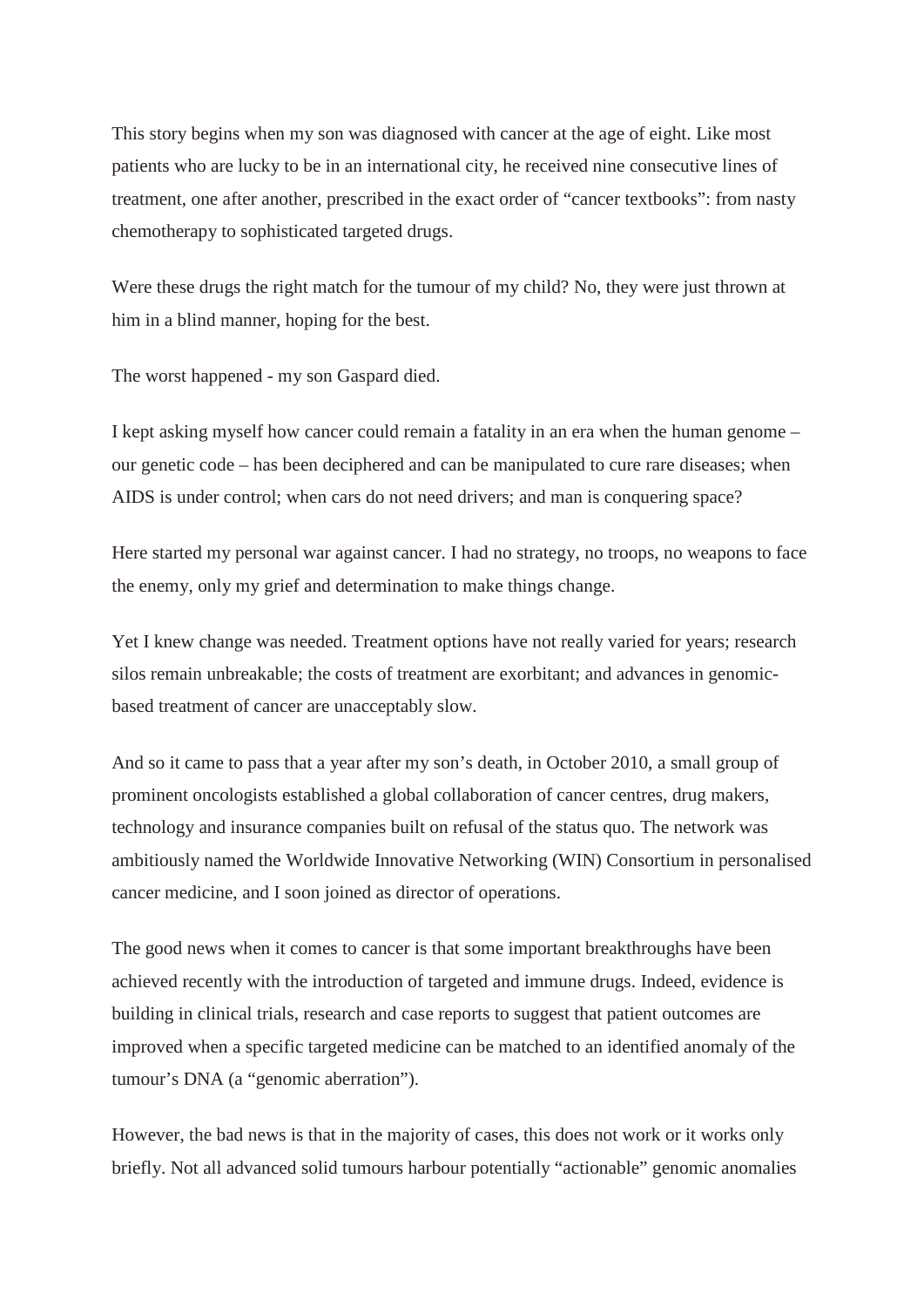that can be treated with a targeted therapy. So far the approach has benefited only a small portion of patients, for a variety of confounding factors. We lack tools to understand which DNA anomaly is important versus not important, we have difficulties to predict whether a drug that targets an identified anomaly will be effective in terms of patient's outcome. In other words we still do not know how to match a patient's cancer to the right drug.

Even those cancer patients who are "lucky enough" to have a tumour harbouring an anomaly that can be treated with a targeted therapy, are almost guaranteed to relapse once the disease develops resistance.

In the meantime the statistics are staggering. 14 million new cancer cases are registered every year. By 2030, the global burden is expected to grow to 21.7 million new cancer cases. This means that cancer will affect everyone in the world, sooner or later, directly or indirectly. The 'emperor of all maladies' already claims 8.8 million deaths per year, making cancer a leading cause of death worldwide, with lung cancer being the top killer.

Lung cancer develops silently and when the first clinical symptoms appear, it is often too late - the patient is already in an advanced stage of the disease that is then incurable.

Over the past 50 years lung cancer treatment has been largely ineffective. As Dr. Razelle Kurzrock, senior deputy director for clinical science at UCSD's Moores Cancer Center and Head of WIN Clinical Trials Committee, said in a recent interview: "we were blindly throwing drugs at [patients] hoping something will stick".

Around 14 per cent of non-small cell lung cancer (NSCLC) patients with stage IIIA disease survive five years after diagnosis; with stage IIIB disease the five-year survival rate is only 5 per cent. When the disease has spread to other parts of the body, the five-year survival rate drops to 1 per cent. Unfortunately 60% of patients are diagnosed at late stage IV.

With the current path of drug and biomarker development, it will take decades to achieve significant improvement in cancer outcomes. Personalised oncology, aimed at giving the right treatment to each patient, is therefore a long and winding road that has left many patients on the side.

## *Strategy*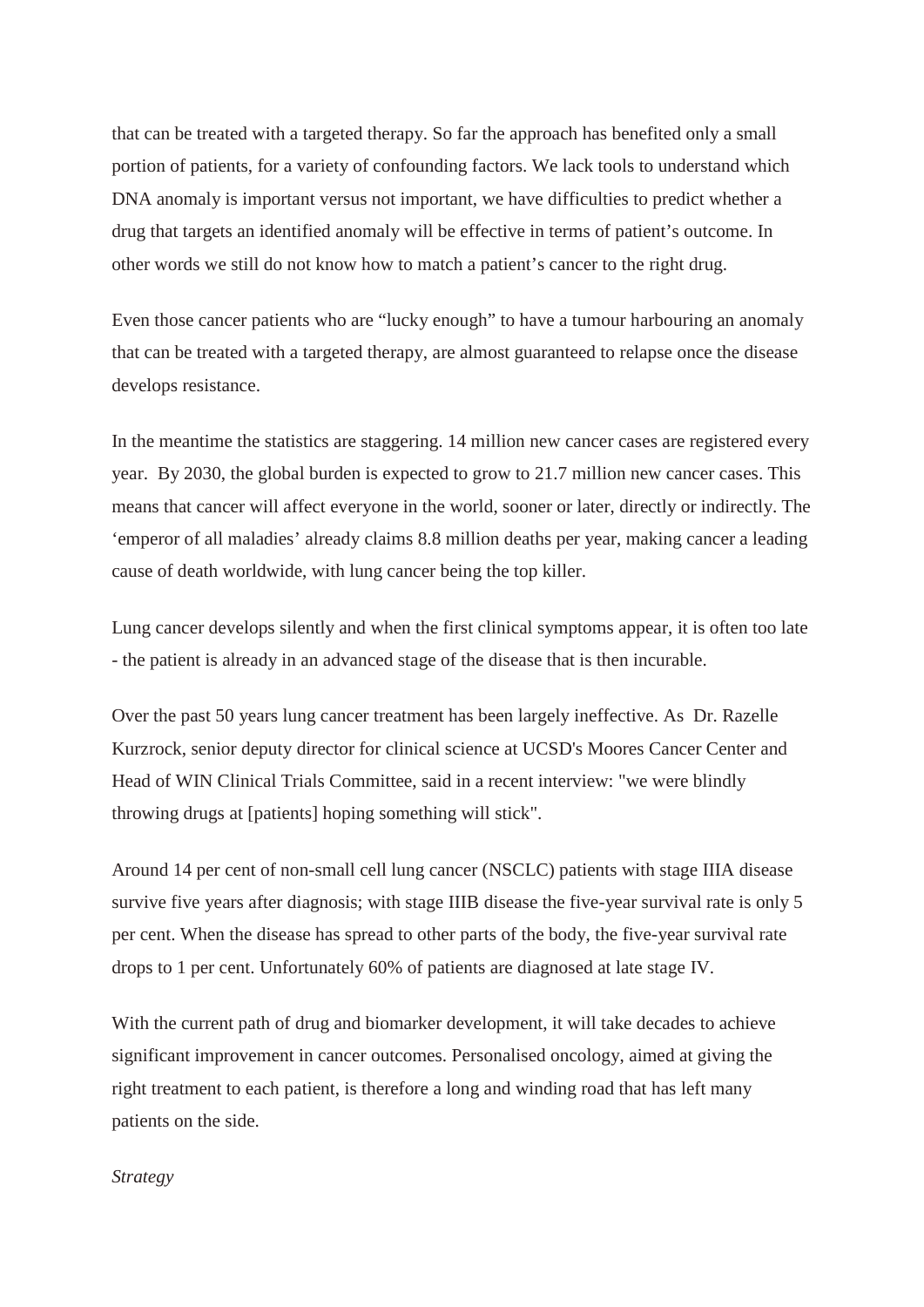Cancer is complex and pernicious, yet it does not develop in vacuum, but rather in an individual. Precisely because cancer is so complex, giving patients one targeted therapy does not make much biological sense. It may produce response in some patients, but responders will inevitably develop resistance and succumb to the disease. It is time to look at patients as individuals and to develop combination treatments, or 'cocktails'. But how can we determine personalised therapy combinations that can be used to treat lung cancer, or other deadly malignancies? There is no clear answer yet.

The easiest way to cure cancer is to prevent it. Global tobacco control is critical to achieve this goal. When lung cancer is detected at an early stage, surgery and adjuvant therapies are enough to achieve cure. But what if the patient arrives too late, having an advanced form of the disease? How can we deliver the gift of time and quality of life that my son was denied? The strategy here resides in switching from the current monotherapy rule given in consecutive lines, towards the rational combination(s) of targeted drugs. But how many drugs do we need to combine together?

There are many trials under way exploring combinations of two drugs. With few exceptions they do not yet achieve the goal of prolonging life significantly. Patients and their families are expecting more than only a few additional weeks or months of life.

The strategy for lung cancer treatment and all other solid tumours has to be multiple modalities and multiple drugs that are optimized for each individual. Like in any war we need a strategy adjusted to the enemy who is shrewd, mutable and agile.

Our research team hypothesised that three targeted therapies with different modes of action, hitting different biological pathways simultaneously, will overwhelm cancer. This strategy is expected to achieve what targeted single agents have failed to do so far in precision oncology, especially in lung cancer — stave off cancer resistance and prolong long-term survival. The triple-therapy hypothesis is that all patients could be treated in a personalised way (and not only a minority whose tumour harbours a known targetable DNA anomaly), and that the patient outcomes would be significantly improved. Indeed, the strategy has been successfully implemented in patients with AIDS, whose viral load is effectively controlled with tripletherapy thus reducing AIDS to a chronic disease.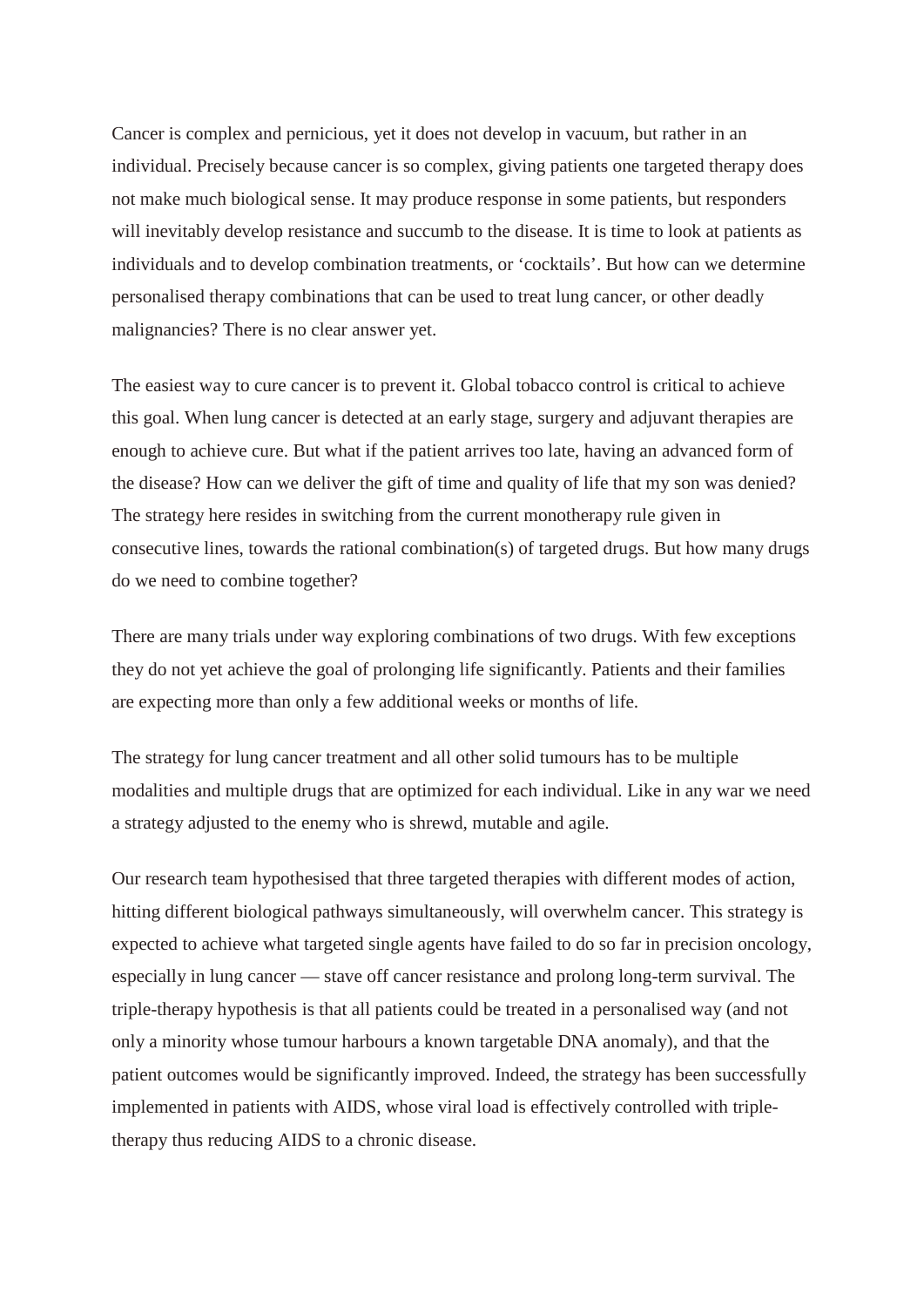However, cancer is far more complex than AIDS, and one triple-therapy will not fit all lung cancer patients. The pathways that cancer uses to thrive are many more than we thought before, propelling us to conclude that patients will need several tri-therapy combinations to fight cancer.

## *Tactics*

Two innovative tactics and weapons were developed to make this tri-therapy approach possible. First, three drugs were selected among those already existing on the market; second, an algorithm based on a new biomarker technology was put in place. The latter explores a broad spectrum of analyses that 'imprint' the disease, a routine procedure even in the most advanced clinical trials. They include the investigation of the tumour DNA but also the gene expression of the tumour tissue in comparison to the healthy tissue of the patient.

The algorithm is able to integrate billions of bytes of data with the purpose of identifying meaningful individual biological anomalies or pathways that can be targeted with a 'cocktail'. In terms of military strategy and tactics, the objective being pursued is to '*hit them (the relevant pathways) where it hurts*'.

This novel strategy is ready to be tested. The US Food and Drug Administration (FDA) has already given its blessing to the launch of a unique WIN Consortium trial in first line therapy (that is for non-treated patients) of metastatic NSCLC.

While the first proof of concept trial is getting off the ground with the first tri-therapy, a second combination is coming. The more tri-therapy combinations are studied, the faster we obtain more options for patients and elucidate the ability of the algorithm to match patients to the right combinations. With more than one therapeutic option, patients will be able to switch to different combinations as resistance emerges and extend survival for many more years than is currently possible.

One could say that this is a nice strategy but still a hypothesis until proven by clinical trials. The major risk here is losing time – to be too late for those who wait for a miracle. For the sake of the patients, we cannot afford to wait for the results of the first tri-therapy trial before we move to the next. My dream is to have within 5 years clear answers and build substantial knowledge to make a quantum jump in treating lung cancer patients who have been left without significant survival improvement for the past 50 years.